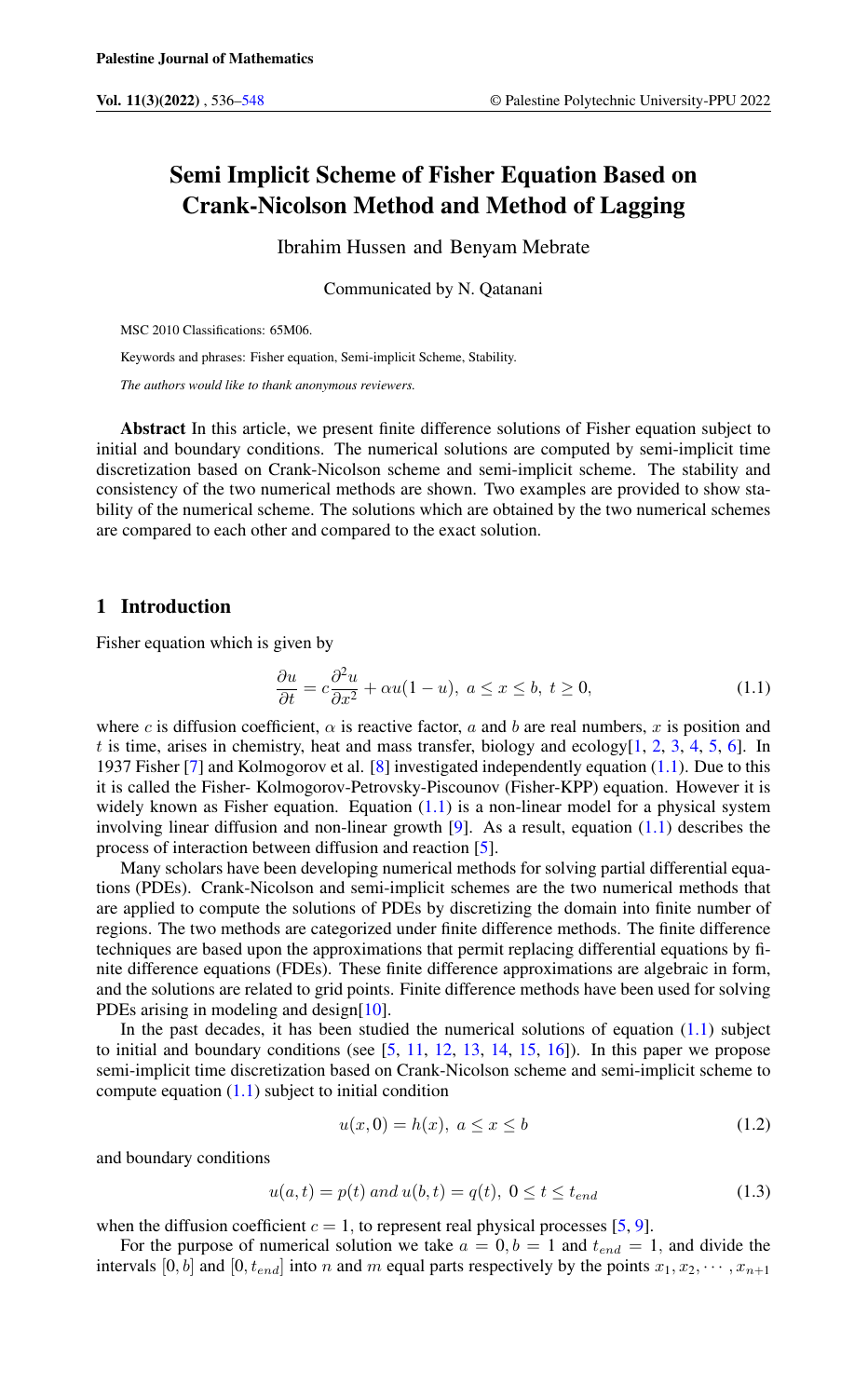and  $t_1, t_2, \dots, t_{m+1}$  with step length h and k respectively. So the problem is computing the solution  $u(x_i, t_j)$  for  $i = 2, 3, \dots, n$  and  $j = 2, 3, \dots, m + 1$ .

The paper is organized as follows. In sections two, three and four, we discuss semi-implicit time discretization based on Crank-Nicolson scheme, semi-implicit scheme, and truncation error, stability and consistency respectively. In section five, analytic solutions are provided for different conditions. In section six, numerical simulation is presented. Finally, it includes conclusion and abbreviations in section seven and eight respectively.

# 2 Semi-Implicit Time Discretization Based on Crank-Nicolson Scheme(SICNS)

A common family of implicit schemes is defined by the Crank-Nicolson scheme. It gives for a weighted average of the spatial derivatives at the  $j<sup>th</sup>$  and the  $(j + 1)<sup>th</sup>$  time levels. As a result, we discretize equation  $(1.1)$  as

<span id="page-1-1"></span>
$$
u_i^{j+1} - u_i^j = \frac{k}{2h^2} \left[ u_{i-1}^{j+1} - 2u_i^{j+1} + u_{i+1}^{j+1} + u_{i-1}^j - 2u_i^j + u_{i+1}^j \right] + k \alpha u_i^j (1 - u_i^j),
$$
\n(2.1)

<span id="page-1-0"></span>where  $i = 2, 3, \dots, n, j = 1, 2, \dots, m$ or

$$
-\frac{k}{h^2}u_{i-1}^{j+1} + \left[2 + \frac{2k}{h^2}\right]u_i^{j+1} - \frac{k}{h^2}u_{i+1}^{j+1} = \frac{k}{h^2}u_{i-1}^j + \left(2 - \frac{2k}{h^2}\right)u_i^j
$$
  
+ 
$$
\frac{k}{h^2}u_{i+1}^j + 2k\alpha u_i^j(1 - u_i^j),
$$
(2.2)

where  $i = 2, 3, \dots, n$ ,  $j = 1, 2, \dots, m$ . We call this scheme semi-implicit time discretization based on Crank-Nicolson scheme. The system of equations [\(2.2\)](#page-1-0) is a triangular system of the form

$$
\begin{bmatrix}\nB & A & & & & & \\
A & B & A & & & & \\
& & & \ddots & & & \\
& & & & A & B & A \\
& & & & & A & B\n\end{bmatrix}\n\begin{bmatrix}\nu_2^{j+1} \\ u_3^{j+1} \\ \vdots \\ \nu_{n-1}^{j+1} \\ u_n^{j+1} \end{bmatrix} = \begin{bmatrix}\nV_2 \\ V_3 \\ \vdots \\ V_{n-1} \\ V_n \end{bmatrix} + \begin{bmatrix}\nCu_1^j \\ 0 \\ \vdots \\ Cu_{n+1}^j \end{bmatrix}
$$
\n
$$
-\begin{bmatrix}\nA u_1^{j+1} \\ 0 \\ \vdots \\ 0 \\ A u_{n+1}^{j+1} \end{bmatrix} + \begin{bmatrix}\nF_2^j \\ F_3^j \\ \vdots \\ F_{n-1}^j \\ \vdots \\ F_n^{j} \end{bmatrix},
$$

where

$$
A = -\frac{k}{h^2}, \ B = 2 + \frac{2k}{h^2}, \ F_i^j = \alpha k u_i^j (1 - u_i^j), \ i = 2, 3, \cdots, n, \ j = 2, 3, \cdots, m + 1
$$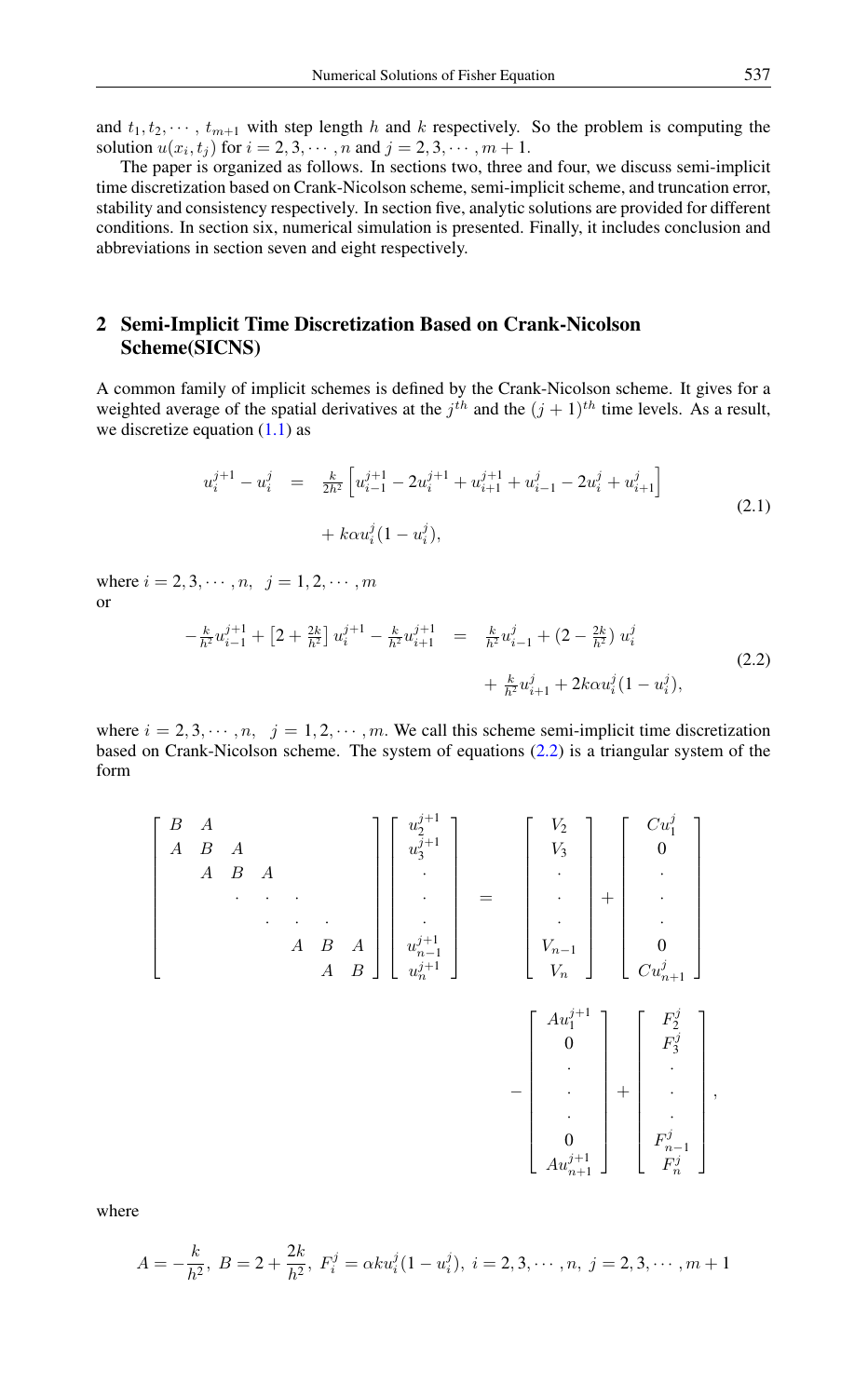and

$$
\begin{bmatrix}\nV_2 \\
V_3 \\
\vdots \\
\vdots \\
V_{n-1} \\
V_n\n\end{bmatrix} = \n\begin{bmatrix}\nD & C & & & & \\
C & D & C & & & & \\
& & \ddots & & & \\
& & & \ddots & & \\
& & & & \ddots & & \\
& & & & & \ddots & \\
& & & & & & \ddots & \\
& & & & & & & \ddots & \\
& & & & & & & & \ddots & \\
& & & & & & & & & \ddots & \\
& & & & & & & & & & \ddots & \\
& & & & & & & & & & \ddots & \\
& & & & & & & & & & & \ddots & \\
& & & & & & & & & & & & \ddots & \\
& & & & & & & & & & & & \ddots & \\
& & & & & & & & & & & & & \ddots & \\
& & & & & & & & & & & & & \ddots & \\
& & & & & & & & & & & & & & \ddots & \\
& & & & & & & & & & & & & & \ddots & \\
& & & & & & & & & & & & & & \ddots & \\
& & & & & & & & & & & & & & \ddots & \\
& & & & & & & & & & & & & & & \ddots & \\
& & & & & & & & & & & & & & & \ddots & \\
& & & & & & & & & & & & & & & \ddots & \\
& & & & & & & & & & & & & & & \ddots & \\
& & & & & & & & & & & & & & & \ddots & \\
& & & & & & & & & & & & & & & \ddots & \\
& & & & & & & & & & & & & & & \ddots & \\
& & & & & & & & & & & & & & & \ddots & \\
& & & & & & & & & & & & & & & \ddots & \\
& & & & & & & & & & & & & & & \ddots & \\
& & & & & & & & & & & & & & & \ddots & \\
& & & & & & & & & & & & & & & & \ddots & \\
& & & & & & & & & & & & & & & & \ddots & \\
& & & & & & & & & & & & & & & \ddots & \\
& & & & & & & & & & & & & & & \ddots & \\
& & & & & & & & & & & & & & & \ddots & \\
& & & & & & & & & & & & & & & \ddots & \\
& & & & & & & & & & & & & & & \ddots & \\
& & & & & & & & & & & & & & & & \ddots & \\
& & & & & & & & & & & & & & & & \ddots & \\
& & & & & & & & &
$$

,

where  $C = \frac{k}{h^2}$ ,  $D = 2 - \frac{2k}{h^2}$ ,  $j = 2, 3, \cdots, m + 1$ .

In the same manner, the difference equations of equations  $(1.2)$  and  $(1.3)$  are respectively

$$
u_i^1 = h(x_i), \ i = 1, 2, \cdots, n+1
$$

and

$$
u_1^j = p_j
$$
 and  $u_{n+1}^j = q_j$ ,  $j = 1, 2, \dots, m+1$ .

# 3 Semi-Implicit Scheme(SIS)

In this method, derivatives are calculated at  $j + 1$  time level. We use central difference formula in space and forward difference formula for time. For converting the nonlinear term in equation  $(1.1)$  to linear term we use method of lagging. In method of lagging one is calculated at j time level and other is calculated at  $j + 1$  time level[\[5\]](#page-11-5).

As a result, equation  $(1.1)$  becomes

<span id="page-2-1"></span>
$$
u_i^{j+1} - u_i^j = \frac{k}{h^2} \left[ u_{i-1}^{j+1} - 2u_i^{j+1} + u_{i+1}^{j+1} \right] + k\alpha u_i^{j+1} (1 - u_i^j)
$$
  
\n
$$
i = 2, 3, \dots, n, \quad j = 1, 2, \dots, m
$$
\n(3.1)

<span id="page-2-0"></span>or

$$
-\frac{k}{h^2}u_{i-1}^{j+1} + \left[1 + \frac{2k}{h^2} - k\alpha(1 - u_i^j)\right]u_i^{j+1} - \frac{k}{h^2}u_{i+1}^{j+1} = u_i^j.
$$
 (3.2)

The system of equations  $(3.2)$  is a triangular system of the form

$$
\begin{bmatrix} B_2 & A & & & & \\ A & B_3 & A & & & & \\ & A & B_4 & A & & & \\ & & & \ddots & & & \\ & & & & A & B_{n-1} & A \\ & & & & & A & B_n \end{bmatrix} \begin{bmatrix} u_2^{j+1} \\ u_3^{j+1} \\ \vdots \\ u_{n-1}^{j+1} \\ u_n^{j+1} \end{bmatrix} = \begin{bmatrix} u_2^j \\ u_3^j \\ \vdots \\ u_{n-1}^j \\ u_n^j \end{bmatrix} - \begin{bmatrix} Au_1^{j+1} \\ 0 \\ \vdots \\ 0 \\ Au_{n+1}^{j+1} \end{bmatrix},
$$

where

$$
A=-\frac{k}{h^2}, B_i=1+\frac{2k}{h^2}-k\alpha(1-u(i,j)), i=2,3,\cdots,n, j=2,3,\cdots,m+1.
$$

In the same manner, the difference equation of  $(1.2)$  and  $(1.3)$  are respectively

$$
u_i^1 = h(x_i), \ i = 1, 2, \cdots, n+1
$$

and

$$
u_1^j = p_j
$$
 and  $u_{n+1}^j = q_j$ ,  $j = 1, 2, \dots, m + 1$ .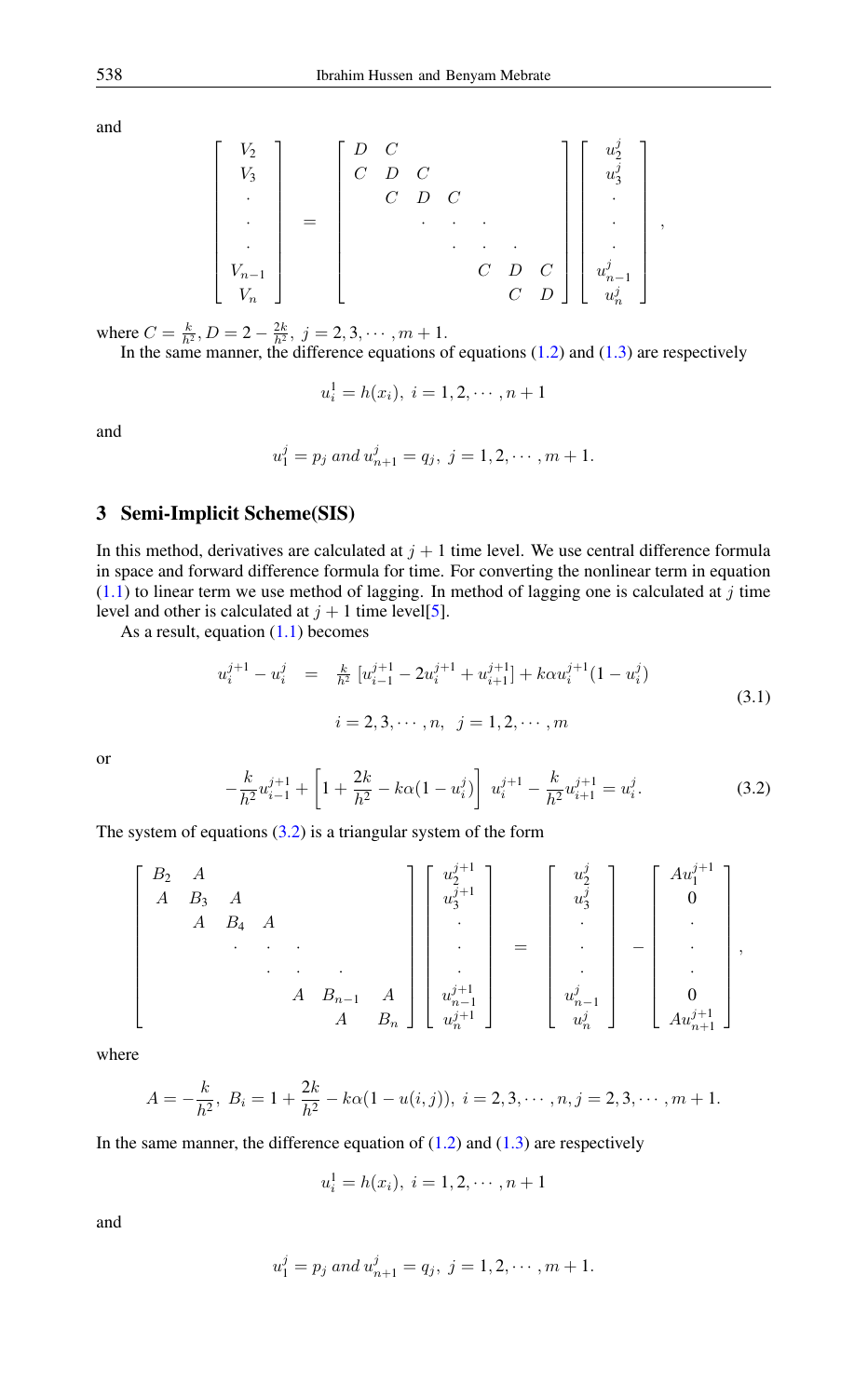## 4 Truncation Error, Stability and Consistency

## 4.1 Truncation Error

<span id="page-3-1"></span>It occurs when the solution of partial differential equation is approximating by the numerical method. Assume u is smooth function at  $(x_i, t_j)$ . Using Taylor series method,

<span id="page-3-0"></span>
$$
u_i^{j+1} = u_i^j + k u_{t,i}^j + \frac{k^2}{2} u_{tt,i}^j + \frac{k^3}{6} u_{ttt,i}^j + \frac{k^4}{24} u_{tttt,i}^j + \cdots
$$
 (4.1)

$$
u_{i-1}^{j+1} = u_i^j - hu_{x,i}^j + ku_{t,i}^j + \frac{h^2}{2}u_{xx,i}^j - khu_{tx,i}^j + \frac{k^2}{2}u_{tt,i}^j - \frac{h^3}{6}u_{xxx,i}^j + \frac{kh^2}{2}u_{txx,i}^j - \frac{hk^2}{2}u_{tx,x,i}^j + \frac{h^4}{24}u_{xxxx,i}^j +
$$
\n
$$
(4.2)
$$

<span id="page-3-2"></span>
$$
\frac{k^3}{6}u_{ttt,i}^j - \frac{kh^3}{6}u_{txxx,i}^j + \frac{k^2h^2}{2}u_{ttxx,i}^j - \frac{hk^3}{6}u_{xttt,i}^j + \cdots
$$
  

$$
u_{i+1}^{j+1} = u_i^j + hu_{x,i}^j + ku_{t,i}^j + \frac{h^2}{2}u_{xx,i}^j + khu_{tx,i}^j + \frac{k^2}{2}u_{tt,i}^j + \frac{k^3}{6}u_{xxx,i}^j + \frac{kh^2}{2}u_{txxx,i}^j + \frac{hk^2}{2}u_{ttxx,i}^j + \frac{h^4}{24}u_{xxxx,i}^j +
$$
 (4.3)

$$
\frac{k^3}{6}u_{ttt,i}^j + \frac{kh^3}{6}u_{txxx,i}^j + \frac{k^2h^2}{2}u_{txxx,i}^j + \frac{hk^3}{6}u_{xttt,i}^j + \cdots
$$
  

$$
i_{i-1} = u_i^j - hu_{x,i}^j + \frac{h^2}{2}u_{xx,i}^j - \frac{h^3}{6}u_{xxx,i}^j + \frac{h^4}{24}u_{xxxx,i}^j + \cdots
$$
 (4.4)

$$
u_{i+1}^j = u_i^j + h u_{x,i}^j + \frac{h^2}{2} u_{xx,i}^j + \frac{h^3}{6} u_{xxx,i}^j + \frac{h^4}{24} u_{xxxx,i}^j + \cdots
$$
 (4.5)

## <span id="page-3-4"></span>Semi-Implicit Time Discretization Based on Crank-Nicolson Scheme

Substituting equations [\(4.1\)](#page-3-0), [\(4.2\)](#page-3-1), [\(4.3\)](#page-3-2), [\(4.4\)](#page-3-3), [\(4.5\)](#page-3-4) into equation [\(2.1\)](#page-1-1), we get

$$
SICNS\ (equation (2.1)) - PDE\ (equation (1.1)) = O(k, h2).
$$

This indicates that the semi-implicit time discretization based on Crank-Nicolson scheme we have applied here for fisher equation is first order accurate in time and second order accurate in space.

#### Semi-Implicit scheme

<span id="page-3-3"></span> $\overline{u}$ 

Substituting equations  $(4.1)$ ,  $(4.2)$ ,  $(4.3)$ ,  $(4.4)$ ,  $(4.5)$  into equation  $(3.1)$  we get

$$
SIS\ (equation (3.1)) - PDE\ (equation (1.1)) = O(k, h2).
$$

Hence, semi-implicit scheme we have used here for fisher equation is first order accurate in time and second order accurate in space.

## 4.2 Stability

Numerical errors which are generated during the solutions of discretized equations should not be magnified. This refereed as stability. The Von-Neumann stability analysis of finite difference schemes for non-linear problem (reaction-diffusion model) have been discussed in [\[17,](#page-11-17) [18,](#page-12-0) [19\]](#page-12-1). According to the Von-Neumann stability analysis, we assume the solution of equation  $(1.1)$  as

<span id="page-3-5"></span>
$$
u_i^j = \xi^j e^{\mathbf{i} i r h},\tag{4.6}
$$

where  $\mathbf{i} = \sqrt{-1}$ , wave number r and amplification factor  $\xi = \xi(r)$ . And its stability condition is

$$
|\xi(r)| \leq 1.
$$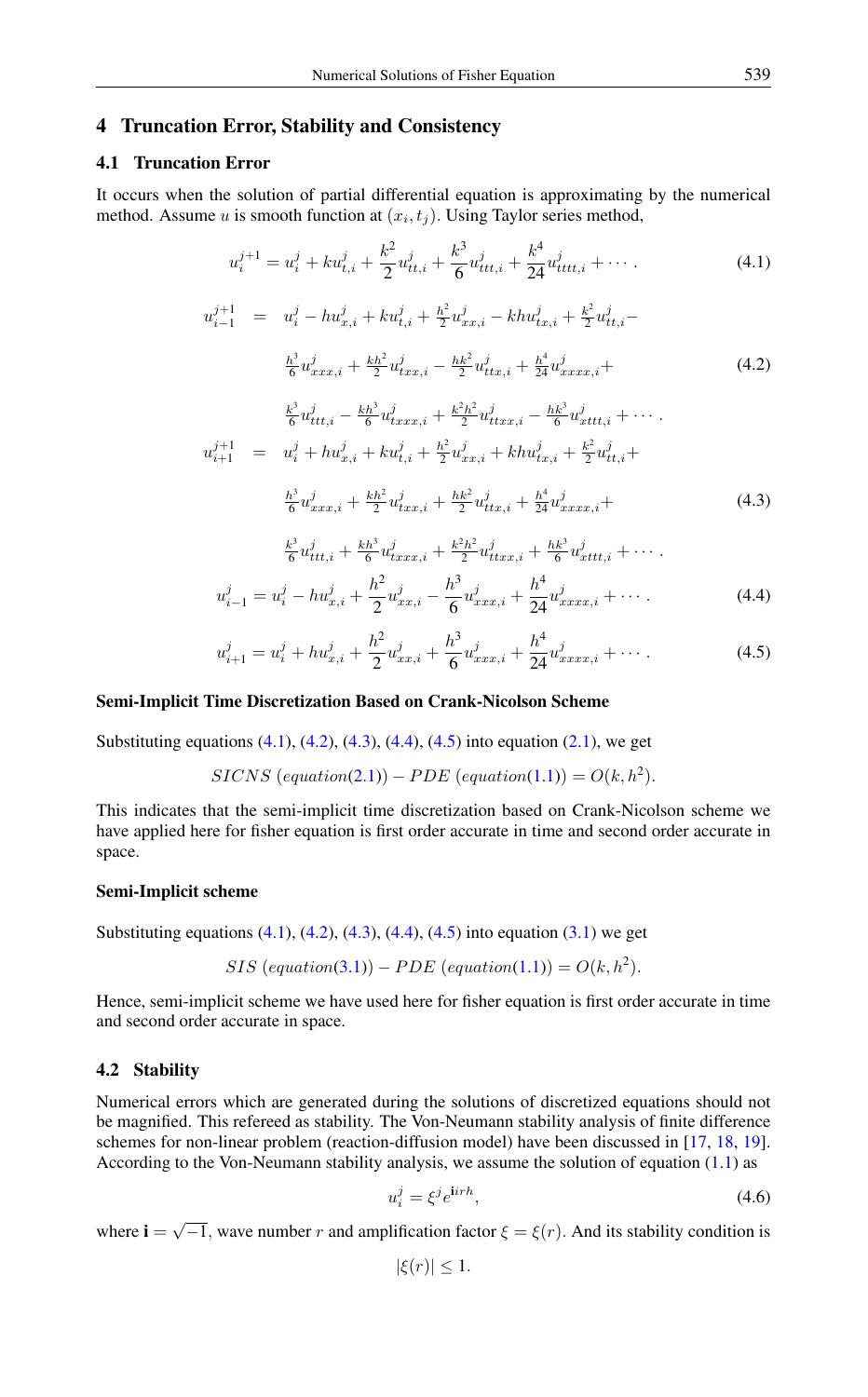We will assume

$$
\kappa \alpha u_i^j (1 - u_i^j) = k \alpha u_i^j (1 - \text{constant}) \text{ and } \kappa \alpha u_i^{j+1} (1 - u_i^j) = k \alpha u_i^{j+1} (1 - \text{constant})
$$

to linearize  $(2.1)$  and  $(3.1)$  respectively  $[5, 19]$  $[5, 19]$  $[5, 19]$ .

#### Semi-Implicit Time Discretization Based on Crank-Nicolson Scheme

In order to use this stability condition we first linearize equation  $(2.1)$  as follows.

$$
u_i^{j+1} - u_i^j = \frac{k}{2h^2} \left[ u_{i-1}^{j+1} - 2u_i^{j+1} + u_{i+1}^{j+1} + u_{i-1}^j - 2u_i^j + u_{i+1}^j \right]
$$
  
+  $k \alpha u_i^j (1 - \text{constant}),$  (4.7)

where  $i = 2, 3, \dots, n$ ,  $j = 1, 2, \dots, m$ . Putting equation [\(4.6\)](#page-3-5) into equation [\(4.7\)](#page-4-0) we get

<span id="page-4-0"></span>
$$
\xi(r) = \frac{1 - \frac{2k}{h^2} \sin^2 \frac{rh}{2} + k\alpha (1 - constant)}{1 + \frac{2k}{h^2} \sin^2 \frac{rh}{2}}.
$$
\n(4.8)

If  $|\xi(r)| \leq 1$ , the linear stability requirement is

<span id="page-4-1"></span>
$$
-\frac{2}{k} \le \alpha(1 - constant) \le \frac{4}{h^2}.
$$

So, the semi-implicit time discretization based on Crank-Nicolson scheme we applied here in equation  $(2.1)$  is conditionally stable.

#### Semi-Implicit Scheme

We now first change equation  $(3.1)$  into linear form as follows.

$$
u_i^{j+1} - u_i^j = \frac{k}{h^2} \left[ u_{i-1}^{j+1} - 2u_i^{j+1} + u_{i+1}^{j+1} \right] + k\alpha u_i^{j+1} (1 - constant),
$$
  
\n
$$
i = 2, 3, \dots, n, \quad j = 1, 2, \dots, m
$$
\n(4.9)

Substituting equation  $(4.6)$  into equation  $(4.9)$ , we have

$$
\xi(k) = \frac{1}{1 + \frac{4k}{h^2} \sin^2 \frac{rh}{2} - k\alpha (1 - constant)}.
$$

If constant  $\geq 1$ , the scheme is unconditionally stable no matter how the values of h and k are. If  $constant < 1$ , the scheme is conditionally stable and the linear stability requirement is

$$
\frac{1}{h^2\alpha(1 - constant)} \ge \frac{1}{4}.
$$

So, the semi-implicit scheme we consider here is conditionally stable.

#### 4.3 Consistency

A numerical method is said to be consistent if the difference between a partial differential equation (PDE) and its corresponding finite difference equation (FDE) approaches zero as the number of subdivision increases. In both methods we discussed here

$$
\lim_{h,k\to 0} PDE - FDE = 0.
$$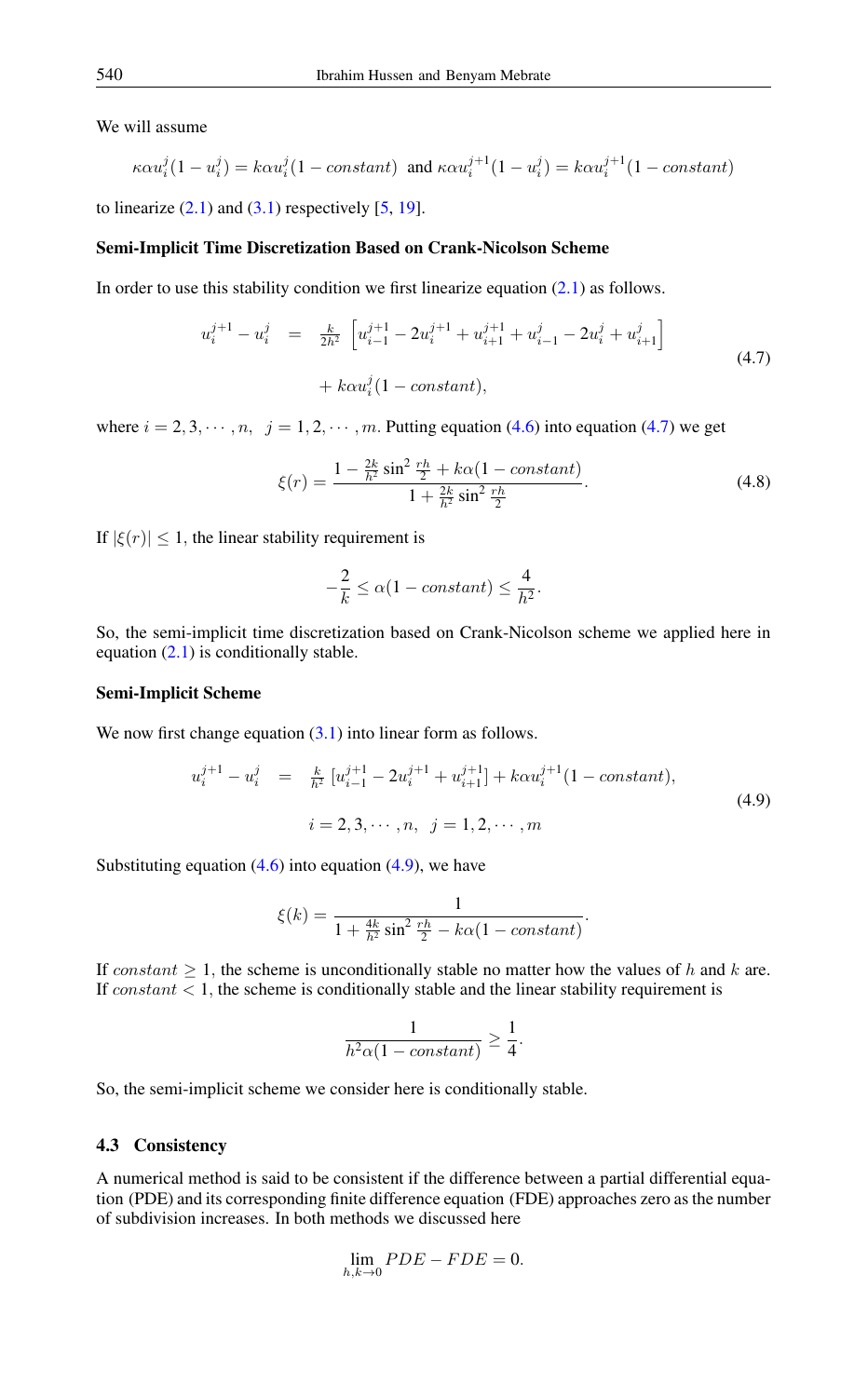## 5 Analytic Solutions

**Case 1:**  $\alpha = 1$ ,  $p(t) = \frac{\lambda e^t}{1 - \lambda(1 - e^t)}$ ,  $q(t) = \frac{\lambda e^t}{1 - \lambda(1 - e^t)}$  and  $h(x) = \lambda$ . The analytic solution of [\(1.1\)](#page-0-0),[\(1.2\)](#page-0-1) and [\(1.3\)](#page-0-2) as described in [\[9\]](#page-11-9), is given by  $u(x,t) = \frac{\lambda e^t}{1-\lambda(1-e^t)}$ . **Case 2:**  $\alpha = 6$ ,  $p(t) = \frac{1}{(1 + e^{-5t})^2}$ ,  $q(t) = \frac{1}{(1 + e^{b-5t})^2}$  and  $h(x) = 1/(1 + e^x)^2$ . The analytic solution of [\(1.1\)](#page-0-0),[\(1.2\)](#page-0-1) and [\(1.3\)](#page-0-2) as described in [\[9\]](#page-11-9), is given by  $u(x,t) = \frac{1}{(1+e^{x-5t})^2}$ .

In [\[9\]](#page-11-9), the analytic solution was computed by Homotopy perturbation method. It is the one that provides series solution to linear and nonlinear PDEs [\[20,](#page-12-2) [21,](#page-12-3) [22,](#page-12-4) [23\]](#page-12-5). As a result, in general it is approximate method. If we obtain the closed form of the series, the solution will be analytic solution [\[9,](#page-11-9) [14\]](#page-11-14). It has been applied for solving PDEs arising in modeling of flow in porous media[\[24\]](#page-12-6) and the transmission of nerve impulses[\[25\]](#page-12-7). In [\[26\]](#page-12-8) and [\[27\]](#page-12-9), it was computed the solution of non-linear fractional PDE and non-linear system of second order boundary value problems respectively.

## 6 Numerical simulation

In this section we use MatLab software for the purpose of simulation for different values of  $n$ and m.

#### 6.1 Solutions using SICNS, SIS and HPM

Here we display the numerical and analytic discrete solutions for  $t = 0.4$  and  $t = 1$  in each case.

**Case 1:** 
$$
\alpha = 1
$$
,  $p(t) = \frac{\lambda e^t}{1 - \lambda (1 - e^t)}$ ,  $q(t) = \frac{\lambda e^t}{1 - \lambda (1 - e^t)}$  and  $h(x) = \lambda = 2$ .

Table [\(1\)](#page-5-0) and [\(2\)](#page-6-0) describe the solution of [\(1.1\)](#page-0-0) subject to [\(1.2\)](#page-0-1) and [\(1.3\)](#page-0-2) at  $t = 0.4$  and  $t = 1$ respectively by SICNS, SIS and HPM. Figures [\(1\)](#page-6-1) is graphical representation of the solution to the problem [\(1.1\)](#page-0-0), [\(1.2\)](#page-0-1), [\(1.3\)](#page-0-2) at  $t = 0.4$  and  $t = 1$ . Figure [\(2\)](#page-6-2) shows the solution graph of the problem [\(1.1\)](#page-0-0), [\(1.2\)](#page-0-1), [\(1.3\)](#page-0-2) for  $x \in [0, 1]$  and  $t \in [0, 1]$ .

|                  | <b>1400 1.</b> OURRORS at $t = 0.7$ for $\alpha = 1$ and $t = 10$<br>$m=10$ |            |            | $m = 1000$   |            |            |
|------------------|-----------------------------------------------------------------------------|------------|------------|--------------|------------|------------|
| $\boldsymbol{x}$ | <b>SICNS</b>                                                                | <b>SIS</b> | <b>HPM</b> | <b>SICNS</b> | <b>SIS</b> | <b>HPM</b> |
| 0                | 1.50412134                                                                  | 1.50412134 | 1.50412134 | 1.50412134   | 1.50412134 | 1.50412134 |
| 0.1              | 1.50088051                                                                  | 1.50232444 | 1.50412134 | 1.50408508   | 1.50410457 | 1.50412134 |
| 0.2              | 1.49774786                                                                  | 1.50094284 | 1.50412134 | 1.50405665   | 1.50409157 | 1.50412134 |
| 0.3              | 1.49544645                                                                  | 1.49996515 | 1.50412134 | 1.50403623   | 1.5040823  | 1.50412134 |
| 0.4              | 1.49409199                                                                  | 1.49938238 | 1.50412134 | 1.50402393   | 1.50407674 | 1.50412134 |
| 0.5              | 1.49364875                                                                  | 1.49918878 | 1.50412134 | 1.50401982   | 1.5040749  | 1.50412134 |
| 0.6              | 1.49409199                                                                  | 1.49938238 | 1.50412134 | 1.50402393   | 1.50407674 | 1.50412134 |
| 0.7              | 1.49544645                                                                  | 1.49996515 | 1.50412134 | 1.50403623   | 1.5040823  | 1.50412134 |
| 0.8              | 1.49774786                                                                  | 1.50094284 | 1.50412134 | 1.50405665   | 1.50409157 | 1.50412134 |
| 0.9              | 1.50088051                                                                  | 1.50232444 | 1.50412134 | 1.50408508   | 1.50410457 | 1.50412134 |
| 1                | 1.50412134                                                                  | 1.50412134 | 1.50412134 | 1.50412134   | 1.50412134 | 1.50412134 |

<span id="page-5-0"></span>**Table 1.** Solutions at  $t = 0.4$  for  $\alpha = 1$  and  $n = 10$ 

**Case 2:**  $\alpha = 6$ ,  $p(t) = \frac{1}{(1+e^{-5t})^2}$ ,  $q(t) = \frac{1}{(1+e^{1-5t})^2}$  and  $h(x) = 1/(1+e^x)^2$ .

Table [\(3\)](#page-7-0) and [\(4\)](#page-7-1) describe the solution of [\(1.1\)](#page-0-0) subject to [\(1.2\)](#page-0-1) and [\(1.3\)](#page-0-2) at  $t = 0.4$  and  $t = 1$ respectively by SICNS, SIS and HPM. Figures [\(3\)](#page-7-2) is graphical representation of the solution to the problem [\(1.1\)](#page-0-0), [\(1.2\)](#page-0-1), [\(1.3\)](#page-0-2) at  $t = 0.4$  and  $t = 1$ . Figure [\(4\)](#page-8-0) shows the solution graph of the problem [\(1.1\)](#page-0-0), [\(1.2\)](#page-0-1), [\(1.3\)](#page-0-2) for  $x \in [0, 1]$  and  $t \in [0, 1]$ .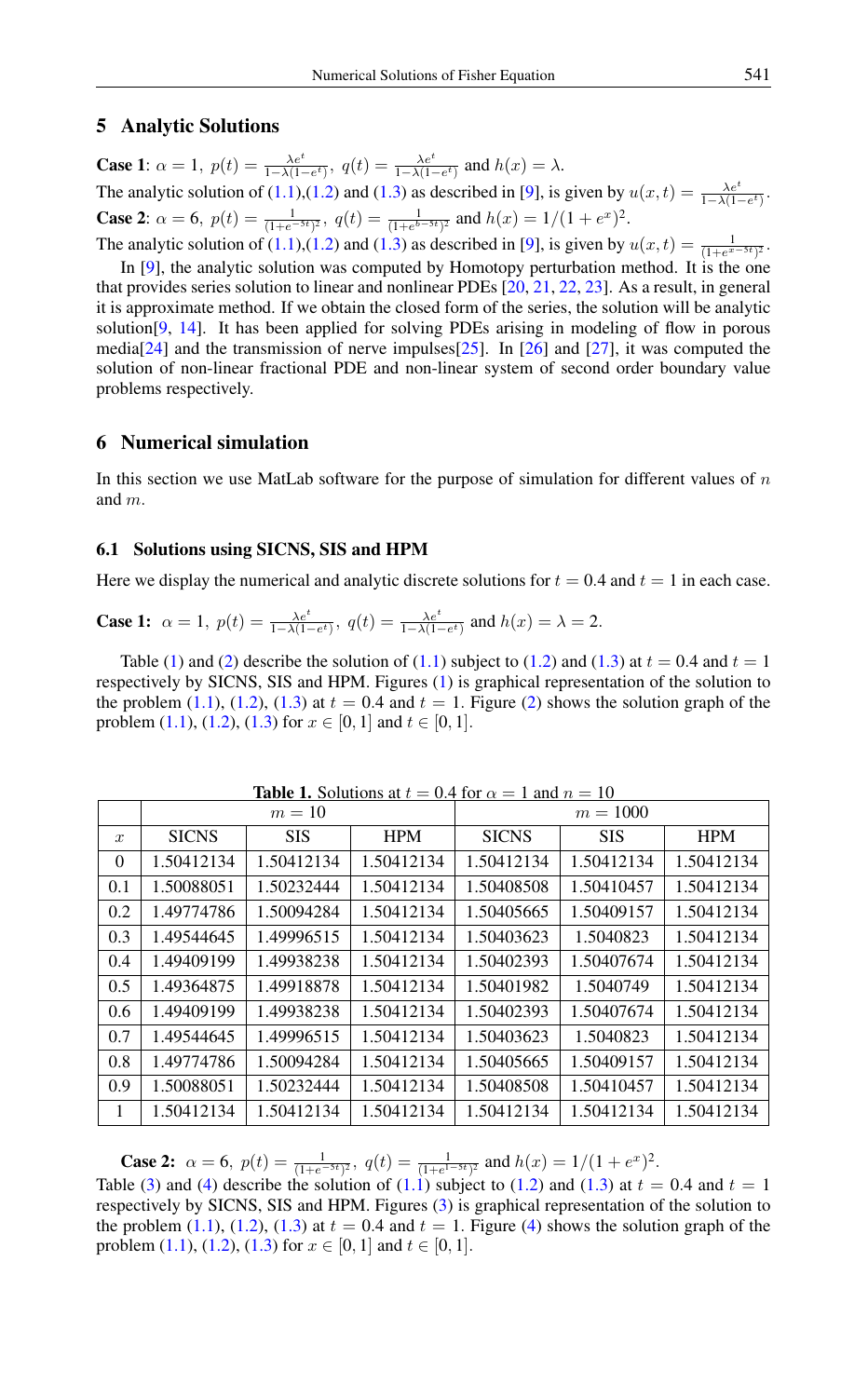|                  | $m=10$       |            |            | $m = 1000$   |            |            |
|------------------|--------------|------------|------------|--------------|------------|------------|
| $\boldsymbol{x}$ | <b>SICNS</b> | <b>SIS</b> | <b>HPM</b> | <b>SICNS</b> | <b>SIS</b> | <b>HPM</b> |
| $\Omega$         | 1.22539967   | 1.22539967 | 1.22539967 | 1.22539967   | 1.22539967 | 1.22539967 |
| 0.1              | 1.22455150   | 1.22472256 | 1.22539967 | 1.22539028   | 1.22539345 | 1.22539967 |
| 0.2              | 1.22369467   | 1.22419632 | 1.22539967 | 1.22538294   | 1.22538862 | 1.22539967 |
| 0.3              | 1.22315483   | 1.22382064 | 1.22539967 | 1.22537767   | 1.22538516 | 1.22539967 |
| 0.4              | 1.22286284   | 1.22359533 | 1.22539967 | 1.22537450   | 1.22538309 | 1.22539967 |
| 0.5              | 1.22276931   | 1.22352023 | 1.22539967 | 1.22537344   | 1.22538240 | 1.22539967 |
| 0.6              | 1.22286284   | 1.22359533 | 1.22539967 | 1.22537450   | 1.22538309 | 1.22539967 |
| 0.7              | 1.22315483   | 1.22382064 | 1.22539967 | 1.22537767   | 1.22538516 | 1.22539967 |
| 0.8              | 1.22369467   | 1.22419632 | 1.22539967 | 1.22538294   | 1.22538862 | 1.22539967 |
| 0.9              | 1.22455150   | 1.22472256 | 1.22539967 | 1.22539028   | 1.22539345 | 1.22539967 |
| 1                | 1.22539967   | 1.22539967 | 1.22539967 | 1.22539967   | 1.22539967 | 1.22539967 |

<span id="page-6-0"></span>**Table 2.** Solutions at  $t = 1$  for  $\alpha = 1$  and  $n = 10$ 



<span id="page-6-1"></span>Figure 1. Solutions at  $t = 0.4$  and  $t = 1$  for  $\alpha = 1$ 



<span id="page-6-2"></span>**Figure 2.** Solutions for  $\alpha = 1$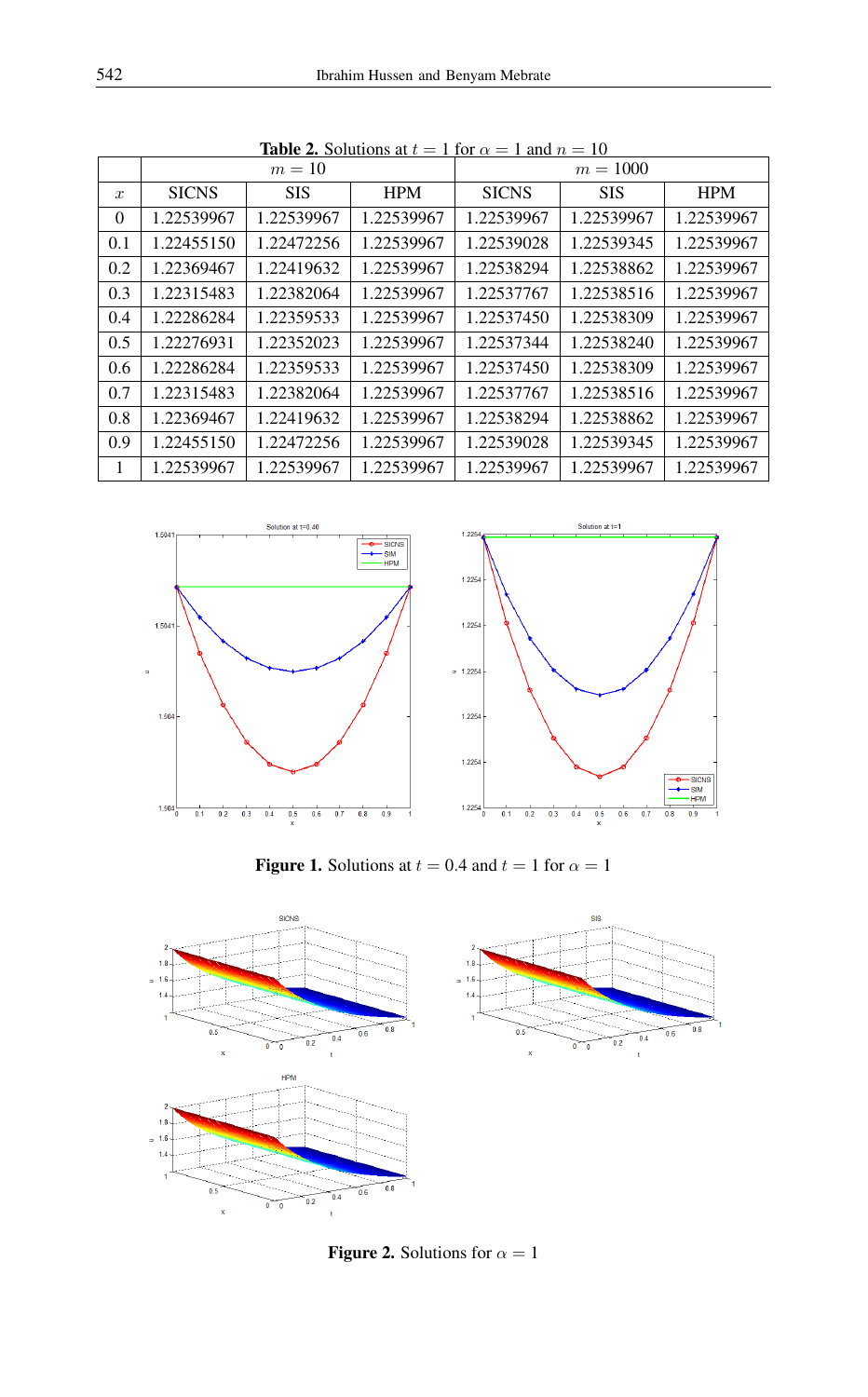|                  |              | $m=10$     |            |              | $m = 1000$ |            |
|------------------|--------------|------------|------------|--------------|------------|------------|
| $\boldsymbol{x}$ | <b>SICNS</b> | <b>SIS</b> | <b>HPM</b> | <b>SICNS</b> | <b>SIS</b> | <b>HPM</b> |
| $\Omega$         | 0.77580349   | 0.77580349 | 0.77580349 | 0.77580349   | 0.77580349 | 0.77580349 |
| 0.1              | 0.75869964   | 0.77289178 | 0.75671127 | 0.75673712   | 0.75685967 | 0.75671127 |
| 0.2              | 0.73880168   | 0.76541026 | 0.73641959 | 0.73645891   | 0.73668727 | 0.73641959 |
| 0.3              | 0.71693898   | 0.75339775 | 0.71492899 | 0.71497275   | 0.71528604 | 0.71492899 |
| 0.4              | 0.69351373   | 0.73681535 | 0.69225459 | 0.69229676   | 0.69266980 | 0.69225459 |
| 0.5              | 0.66882089   | 0.71556149 | 0.66842802 | 0.66846505   | 0.66886832 | 0.66842802 |
| 0.6              | 0.64314093   | 0.68949244 | 0.64349899 | 0.64352927   | 0.64392921 | 0.64349899 |
| 0.7              | 0.61674067   | 0.65844935 | 0.61753662 | 0.61755983   | 0.61791942 | 0.61753662 |
| 0.8              | 0.58983478   | 0.62229286 | 0.59063034 | 0.59064664   | 0.59092643 | 0.59063034 |
| 0.9              | 0.56249912   | 0.58094620 | 0.56289023 | 0.56289928   | 0.56305891 | 0.56289023 |
| 1                | 0.53444665   | 0.53444665 | 0.53444665 | 0.53444665   | 0.53444665 | 0.53444665 |

<span id="page-7-0"></span>**Table 3.** Solutions at  $t = 0.4$  for  $\alpha = 6$  and  $n = 10$ 

<span id="page-7-1"></span>**Table 4.** Solutions at  $t = 1$  for  $\alpha = 6$  and  $n = 10$ 

|                  |              | $m=10$     |            | $m = 1000$   |            |            |
|------------------|--------------|------------|------------|--------------|------------|------------|
| $\boldsymbol{x}$ | <b>SICNS</b> | <b>SIS</b> | <b>HPM</b> | <b>SICNS</b> | <b>SIS</b> | <b>HPM</b> |
| $\Omega$         | 0.98665909   | 0.98665909 | 0.98665909 | 0.98665909   | 0.98665909 | 0.98665909 |
| 0.1              | 0.98639814   | 0.98681787 | 0.98527155 | 0.98528220   | 0.98528483 | 0.98527155 |
| 0.2              | 0.98563931   | 0.98654046 | 0.98374149 | 0.98376090   | 0.98376573 | 0.98374149 |
| 0.3              | 0.98460238   | 0.98581877 | 0.98205464 | 0.98208084   | 0.98208742 | 0.98205464 |
| 0.4              | 0.98321761   | 0.98463008 | 0.98019543 | 0.98022629   | 0.98023409 | 0.98019543 |
| 0.5              | 0.98141656   | 0.98293650 | 0.97814683 | 0.97818004   | 0.97818847 | 0.97814683 |
| 0.6              | 0.97914963   | 0.98068393 | 0.97589023 | 0.97592326   | 0.97593165 | 0.97589023 |
| 0.7              | 0.97637011   | 0.97780079 | 0.97340537 | 0.97343537   | 0.97344299 | 0.97340537 |
| 0.8              | 0.97303397   | 0.97419624 | 0.97067021 | 0.97069398   | 0.97070000 | 0.97067021 |
| 0.9              | 0.96909538   | 0.96975821 | 0.96766077 | 0.96767471   | 0.96767822 | 0.96766077 |
| 1                | 0.96435108   | 0.96435108 | 0.96435108 | 0.96435108   | 0.96435108 | 0.96435108 |



<span id="page-7-2"></span>Figure 3. Solutions at  $t = 0.4$  and  $t = 1$  for  $\alpha = 6$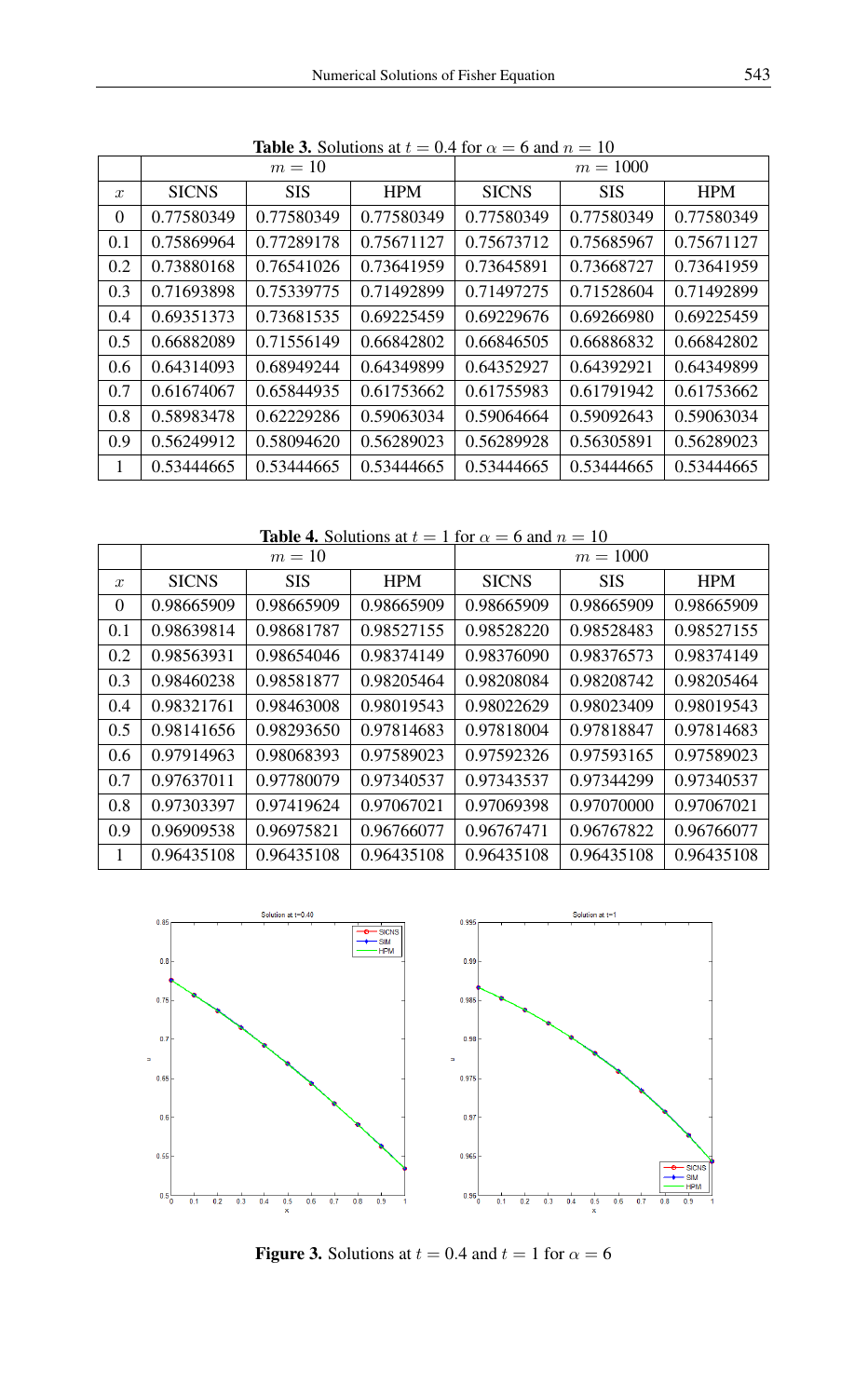Figure [\(4\)](#page-8-0) shows the solution graph of the problem [\(1.1\)](#page-0-0),[\(1.2\)](#page-0-1), [\(1.3\)](#page-0-2) for  $x \in [0, 1]$  and  $t \in$ [0, 1].



<span id="page-8-0"></span>**Figure 4.** Solutions for  $\alpha = 6$ 

As we have seen in the tables as well as in the figures the two numerical methods make good approximations to the exact solution for each case.

#### 6.2 Numerical Errors

Here, numerical errors (absolute errors) are computed for the two methods in order to compare each other.

**Case 1:**  $\alpha = 1$ ,  $p(t) = \frac{\lambda e^t}{1 - \lambda(1 - e^t)}$ ,  $q(t) = \frac{\lambda e^t}{1 - \lambda(1 - e^t)}$  and  $h(x) = \lambda = 2$ .

Table [\(5\)](#page-8-1) and [\(6\)](#page-9-0) explain absolute errors computed at  $t = 0.4$  and  $t = 1$  by SICNS and SIS. Figure [\(5\)](#page-9-1) shows numerical errors for  $x \in [0, 1]$  and  $t \in [0, 1]$ .

|                  | $m=10$       |            | $m = 1000$   |            |
|------------------|--------------|------------|--------------|------------|
| $\boldsymbol{x}$ | <b>SICNS</b> | <b>SIS</b> | <b>SICNS</b> | <b>SIS</b> |
| 0                | 0            | 0          | $\theta$     | 0          |
| 0.1              | 0.00324083   | 0.00179691 | 0.00003627   | 0.00001677 |
| 0.2              | 0.00637348   | 0.00317851 | 0.00006470   | 0.00002978 |
| 0.3              | 0.00867490   | 0.00415619 | 0.00008512   | 0.00003905 |
| 0.4              | 0.01002936   | 0.00473897 | 0.00009742   | 0.00004460 |
| 0.5              | 0.01047260   | 0.00493256 | 0.00010153   | 0.00004645 |
| 0.6              | 0.01002936   | 0.00473897 | 0.00009742   | 0.00004460 |
| 0.7              | 0.00867490   | 0.00415619 | 0.00008512   | 0.00003905 |
| 0.8              | 0.00637348   | 0.00317851 | 0.00006470   | 0.00002978 |
| 0.9              | 0.00324083   | 0.00179691 | 0.00003627   | 0.00001677 |
|                  |              |            |              |            |

<span id="page-8-1"></span>**Table 5.** Numerical errors at  $t = 0.4$  for  $\alpha = 1$  and  $n = 10$ 

**Case 2:**  $\alpha = 6$ ,  $p(t) = \frac{1}{(1+e^{-5t})^2}$ ,  $q(t) = \frac{1}{(1+e^{1-5t})^2}$  and  $h(x) = 1/(1+e^x)^2$ . Table [\(7\)](#page-9-2) and [\(8\)](#page-10-0) explains absolute errors computed at  $t = 0.4$  and  $t = 1$  by SICNS and SIS. Figure [\(6\)](#page-10-1) shows numerical errors for  $x \in [0, 1]$  and  $t \in [0, 1]$ .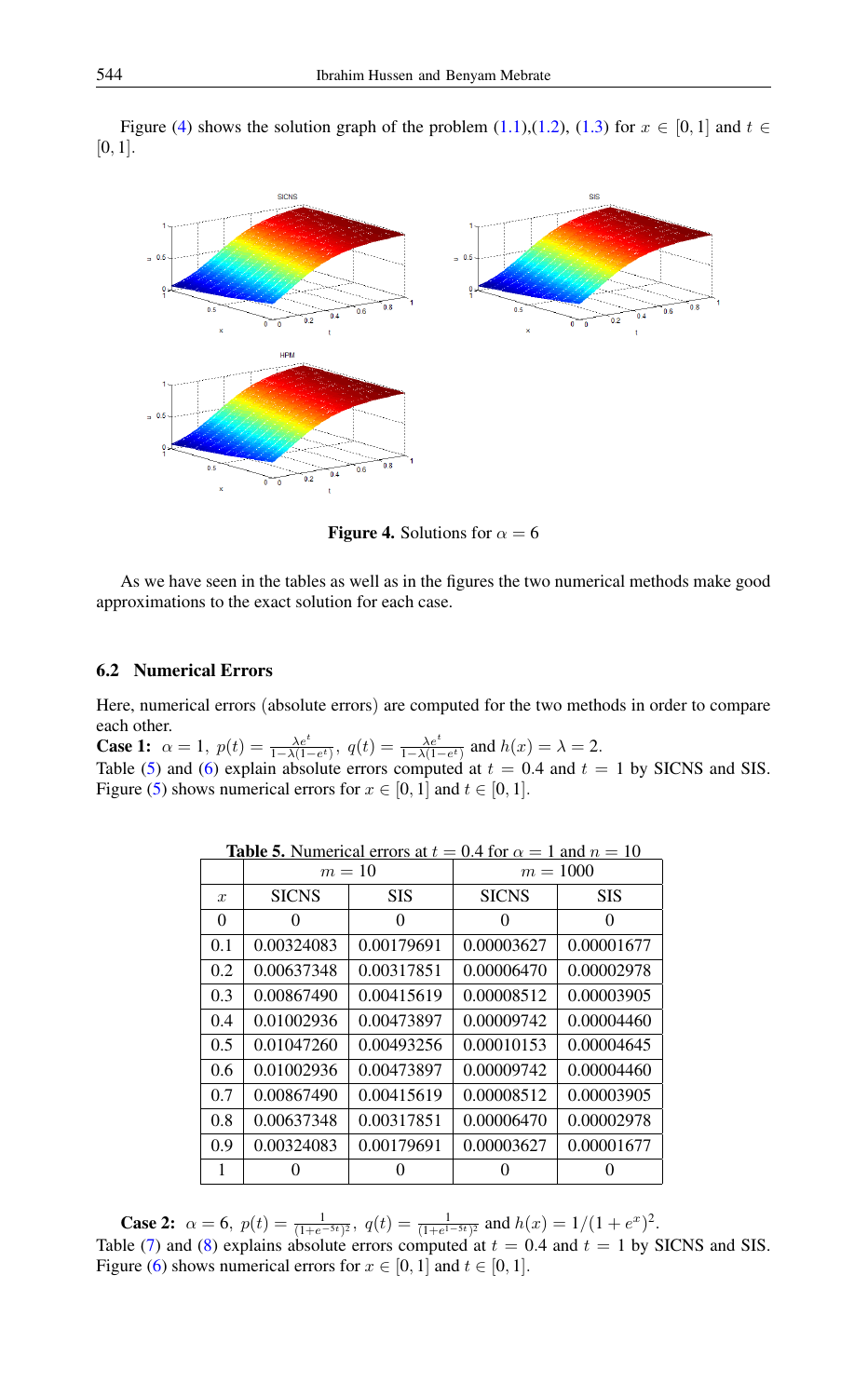|               | <b>10010 0.</b> INHILION CHOIS 0. | $m=10$     | 1 IVI U<br>$-1$ and $\nu - 10$<br>$m = 1000$ |            |  |
|---------------|-----------------------------------|------------|----------------------------------------------|------------|--|
| $\mathcal{X}$ | <b>SICNS</b>                      | <b>SIS</b> | <b>SICNS</b>                                 | <b>SIS</b> |  |
| $\theta$      | 0                                 | 0          | 0                                            | $\theta$   |  |
| 0.1           | 0.00084817                        | 0.00067711 | 0.00000939                                   | 0.00000622 |  |
| 0.2           | 0.00170500                        | 0.00120335 | 0.00001673                                   | 0.00001106 |  |
| 0.3           | 0.00224485                        | 0.00157903 | 0.00002200                                   | 0.00001451 |  |
| 0.4           | 0.00253683                        | 0.00180435 | 0.00002517                                   | 0.00001659 |  |
| 0.5           | 0.00263036                        | 0.00187944 | 0.00002623                                   | 0.00001728 |  |
| 0.6           | 0.00253683                        | 0.00180435 | 0.00002517                                   | 0.00001659 |  |
| 0.7           | 0.00224485                        | 0.00157903 | 0.00002200                                   | 0.00001451 |  |
| 0.8           | 0.00170500                        | 0.00120335 | 0.00001673                                   | 0.00001106 |  |
| 0.9           | 0.00084817                        | 0.00067711 | 0.00000939                                   | 0.00000622 |  |
| 1             |                                   |            |                                              |            |  |

<span id="page-9-0"></span>**Table 6.** Numerical errors at  $t = 1$  for  $\alpha = 1$  and  $n = 10$ 



<span id="page-9-2"></span><span id="page-9-1"></span>**Figure 5.** Numerical errors for  $\alpha = 1$ 

|                  | $m=10$       |            | $m = 1000$   |            |  |
|------------------|--------------|------------|--------------|------------|--|
| $\boldsymbol{x}$ | <b>SICNS</b> | <b>SIS</b> | <b>SICNS</b> | <b>SIS</b> |  |
| $\theta$         | 0            | 0          | $\Omega$     | 0          |  |
| 0.1              | 0.00198837   | 0.01618051 | 0.00002586   | 0.00014841 |  |
| 0.2              | 0.00238209   | 0.02899067 | 0.00003932   | 0.00026767 |  |
| 0.3              | 0.00200999   | 0.03846876 | 0.00004377   | 0.00035706 |  |
| 0.4              | 0.00125914   | 0.04456076 | 0.00004217   | 0.00041521 |  |
| 0.5              | 0.00039287   | 0.04713346 | 0.00003703   | 0.00044030 |  |
| 0.6              | 0.00035806   | 0.04599345 | 0.00003028   | 0.00043022 |  |
| 0.7              | 0.00079595   | 0.04091273 | 0.00002321   | 0.00038280 |  |
| 0.8              | 0.00079556   | 0.03166252 | 0.00001629   | 0.00029609 |  |
| 0.9              | 0.00039110   | 0.01805598 | 0.00000906   | 0.00016868 |  |
| 1                |              |            |              |            |  |

**Table 7.** Numerical errors at  $t = 0.4$  for  $\alpha = 6$  and  $n = 10$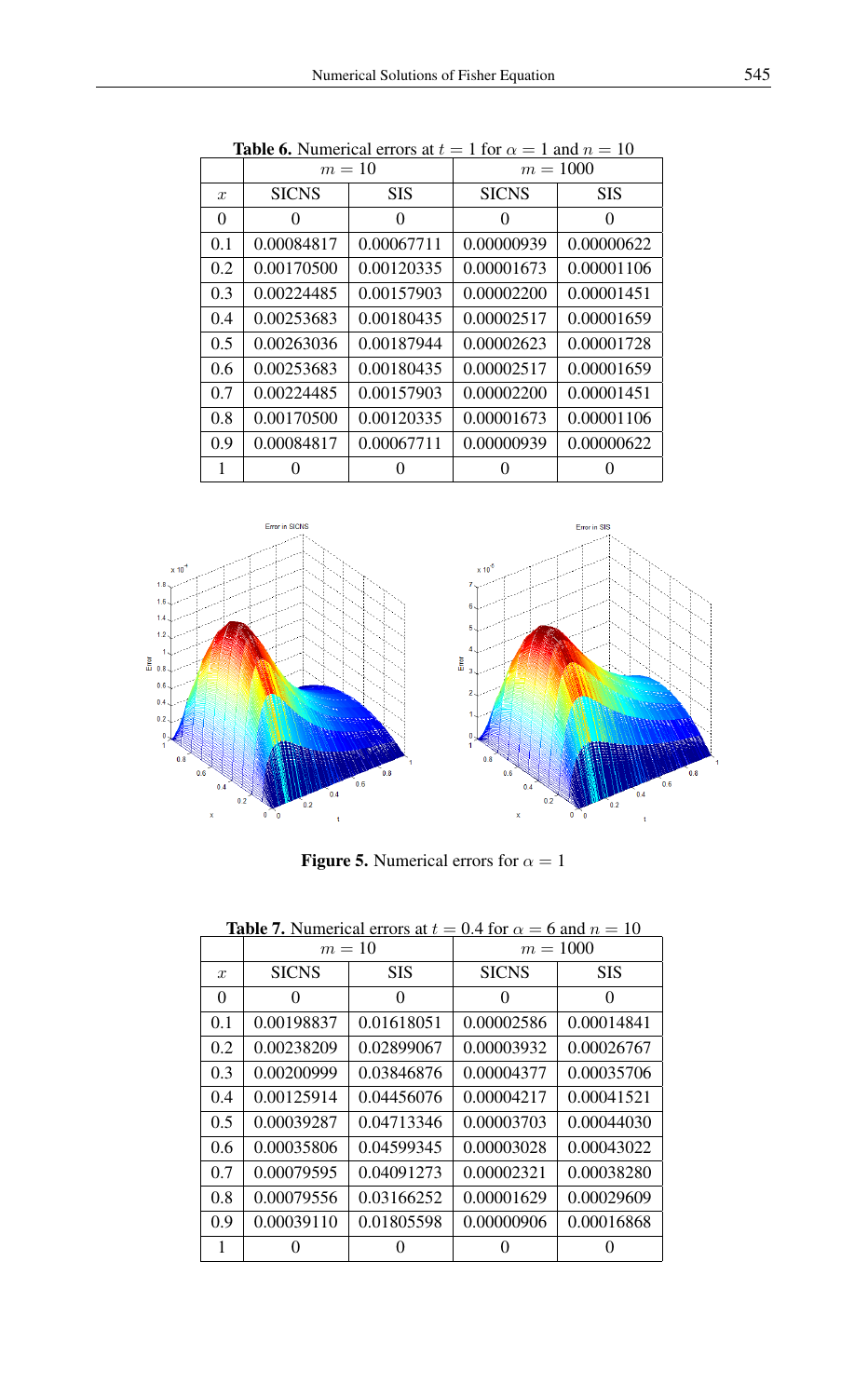|                  | $m=10$            |            | $m = 1000$   |            |
|------------------|-------------------|------------|--------------|------------|
| $\boldsymbol{x}$ | <b>SICNS</b>      | <b>SIS</b> | <b>SICNS</b> | <b>SIS</b> |
| 0                | $\mathbf{\Omega}$ | 0          | $\theta$     | 0          |
| 0.1              | 0.00112659        | 0.00154632 | 0.00001065   | 0.00001327 |
| 0.2              | 0.00189783        | 0.00279898 | 0.00001941   | 0.00002425 |
| 0.3              | 0.00254773        | 0.00376413 | 0.00002619   | 0.00003277 |
| 0.4              | 0.00302217        | 0.00443465 | 0.00003086   | 0.00003865 |
| 0.5              | 0.00326973        | 0.00478967 | 0.00003322   | 0.00004164 |
| 0.6              | 0.00325941        | 0.00479370 | 0.00003303   | 0.00004142 |
| 0.7              | 0.00296474        | 0.00439541 | 0.00003000   | 0.00003762 |
| 0.8              | 0.00236376        | 0.00352603 | 0.00002378   | 0.00002980 |
| 0.9              | 0.00143461        | 0.00209744 | 0.00001394   | 0.00001745 |
| 1                |                   |            |              |            |

<span id="page-10-0"></span>**Table 8.** Numerical errors at  $t = 1$  for  $\alpha = 6$  and  $n = 10$ 



<span id="page-10-1"></span>Figure 6. Numerical errors for  $\alpha = 6$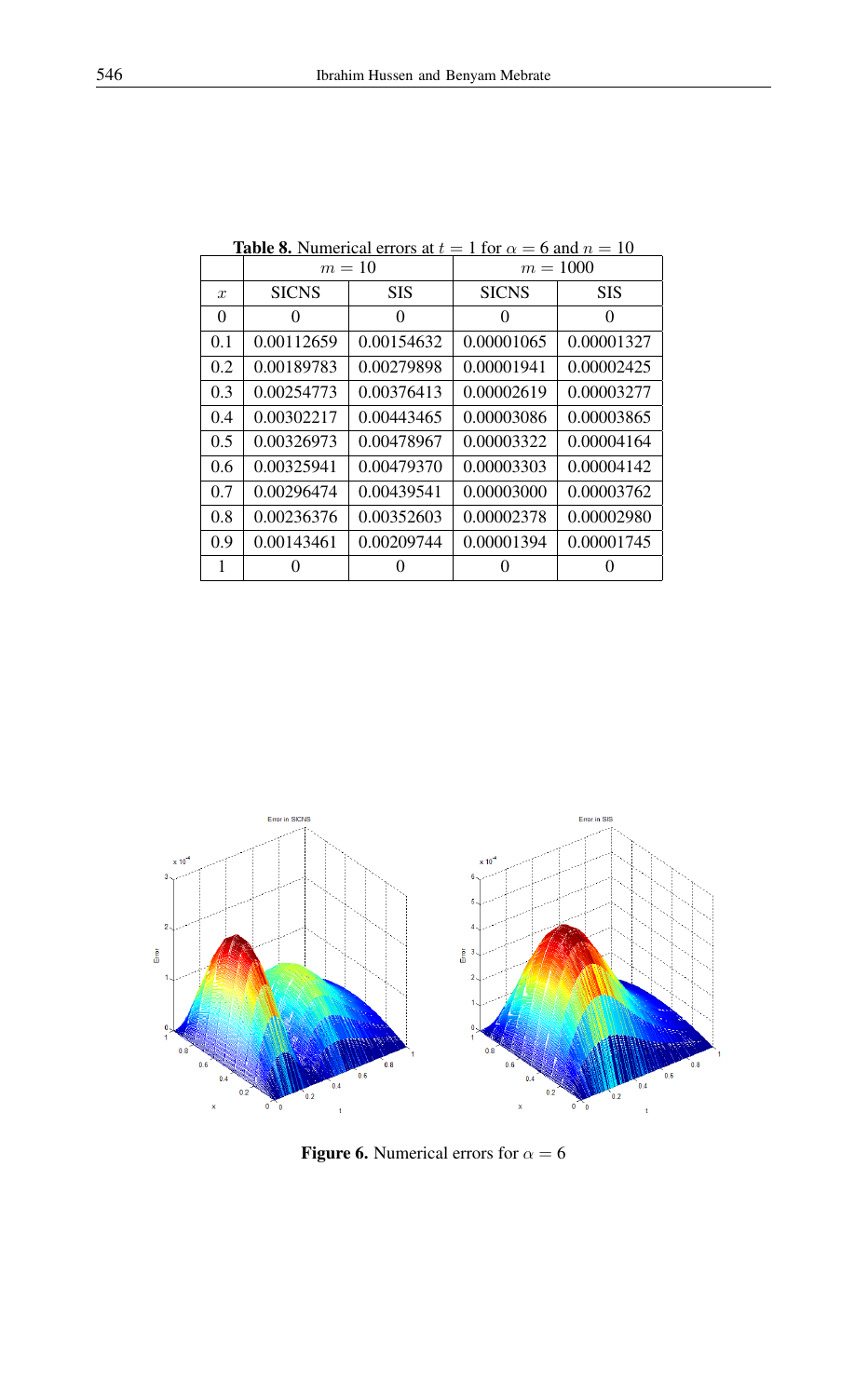# 7 Conclusion

In this work, we have successfully applied semi-implicit time discretization based on Crank-Nicolson scheme and semi-implicit to solve Fisher equation. The two numerical methods are second order accurate in space and first order accurate in time, and satisfactory for a wide range of time steps. Furthermore, the two numerical methods are conditionally stable.

# 8 Abbreviations

- $HPM =$  Homotopy perturbation method
- SICNS = Semi-implicit time discretization based on Crank-Nicolson scheme
- $SIS = Semi-implicit scheme$
- $PDE$  = Partial differential equation
- $FDE$  = Finite difference equation

# <span id="page-11-0"></span>References

- <span id="page-11-1"></span>[1] Andrei D. Polyanin, Alexei I. Zhurov, *A new method for constructing exact solutions to nonlinear delay partial differential equations* , arXiv:1304.5473v1 [nlin.SI] 19 Apr 2013. springer-Verlag Italia, 2014.
- <span id="page-11-2"></span>[2] G. Dattoli, E. Di Palma, E. Sabia, S. Licciardi, *Quasi Exact Solution of the Fisher Equation*, Applied Mathematics, 2013, 4, 7-12,https://dx.doi.org/10.4236/am.2013.48A002.
- <span id="page-11-3"></span>[3] M.D. Gunzburger, L.S. Hou, W. Zhu, *Modeling and analysis of the forced Fisher equation*, Elsevier, Nonlinear Analysis 62 (2005) 19 - 40. https://doi:10.1016/j.na.2005.01.094.
- <span id="page-11-4"></span>[4] Dr Ruth E. Baker, *Mathematical Biology and Ecology Lecture Notes*, University of Oxford, Michaelmas Term 2011.
- <span id="page-11-5"></span>[5] Vinay Chandrakera, Ashish Awasthib, Simon Jayaraja, *A Numerical treatment of Fisher Equation*, 1877- 7058 ©2015 The Authors. Published by Elsevier Ltd. https://doi: 10.1016/j.proeng.2015.11.481
- <span id="page-11-6"></span>[6] W. X. Ma, B. Fuchssteiner, *Explicit and Exact Solutions to a Kolmogorov-Petrovskii-Piskunov Equation*, International Journal of Non-Linear Mechanics, Volume 31, Issue 3, May 1996, Pages 329-338. https://doi.org/10.1016/0020-7462(95)00064-X
- <span id="page-11-7"></span>[7] R. A. Fisher, *The wave of advance of advantageous genes*, Ann. Eugenics 7(4) (1937) 355-369. https://doi.org/10.1111/j.1469-1809.1937.tb02153.x
- <span id="page-11-8"></span>[8] A. Kolmogorov, N. Petrovsky, S. Piscounov, *Etude de I equations de la diffusion avec croissance de la quantitate de matiere et son application a un probolome biologique*, Bull. Univ. Mosku 1 (1937) 1-25.
- <span id="page-11-9"></span>[9] Deniz Ağrsevena, Turgut Özi, An analytical study for Fisher type equations by using homo*topy perturbation method*, Computers and Mathematics with Applications 60 (2010) 602-609. https://doi:10.1016/j.camwa.2010.05.006
- <span id="page-11-10"></span>[10] Mehdi Dehghan, *Finite difference procedures for solving a problem arising in modeling and design of certain optoelectronic devices*, Mathematics and Computers in Simulation, Volume 71 (1), (2006)Pages 16-30. https://doi.org/10.1016/j.matcom.2005.10.001
- <span id="page-11-11"></span>[11] Alfio Quarteroni, *Numerical models for differential problem*(2<sup>n</sup> d edition), springer-Verlag Italia, 2014.
- <span id="page-11-12"></span>[12] Mehdi Bastani, Davod Khojasteh Salkuyeh, *A highly accurate method to solve Fisher's equation*, Pramana - J Phys 78, 335–346 (2012). https://doi.org/10.1007/s12043-011-0243-8
- <span id="page-11-13"></span>[13] Mohammad Ilati, Mehdi Dehghan, *Direct local boundary integral equation method for numerical solution of extended Fisher-Kolmogorov equation*, Engineering with Computers, Volume 34 (1), (2018) pages 203- 213. https://doi.org/10.1007/s00366-017-0530-1
- <span id="page-11-14"></span>[14] A. Cheniguel, *Numerical Method for the Heat Equation with Dirichlet and Neumann Conditions*, Proceedings of the International Multi Conference of Engineers and Computer Scientists 2014 Vol I, IMECS 2014, March 12 - 14, 2014, Hong Kong.
- <span id="page-11-15"></span>[15] Ozlem Ersoy and Idris Dag, *The Numerical Approach to the Fisher's Equation via Trigonometric Cubic B-spline Collocation Method*, arXiv:1604.06864v1 [math.NA] 23 Apr 2016.
- <span id="page-11-16"></span>[16] Dr. Sharefa Eisa Ali Alhazmi, *Numerical solution of Fisher's equation using finite difference*, Bulletin of Mathematical Sciences and Applications,ISSN: 2278-9634, Vol. 12, pp 27-34. https://doi:10.18052/www.scipress.com/BMSA.12.27.
- <span id="page-11-17"></span>[17] K. M. Agbavon, A. R. Appadu1 and M. Khumalo; *On the numerical solution of Fisher's equation with coefficient of diffusion term much smaller than coefficient of reaction term*, Advances in Difference Equations(2019) 2019:146. https://doi.org/10.1186/s13662-019-2080-x